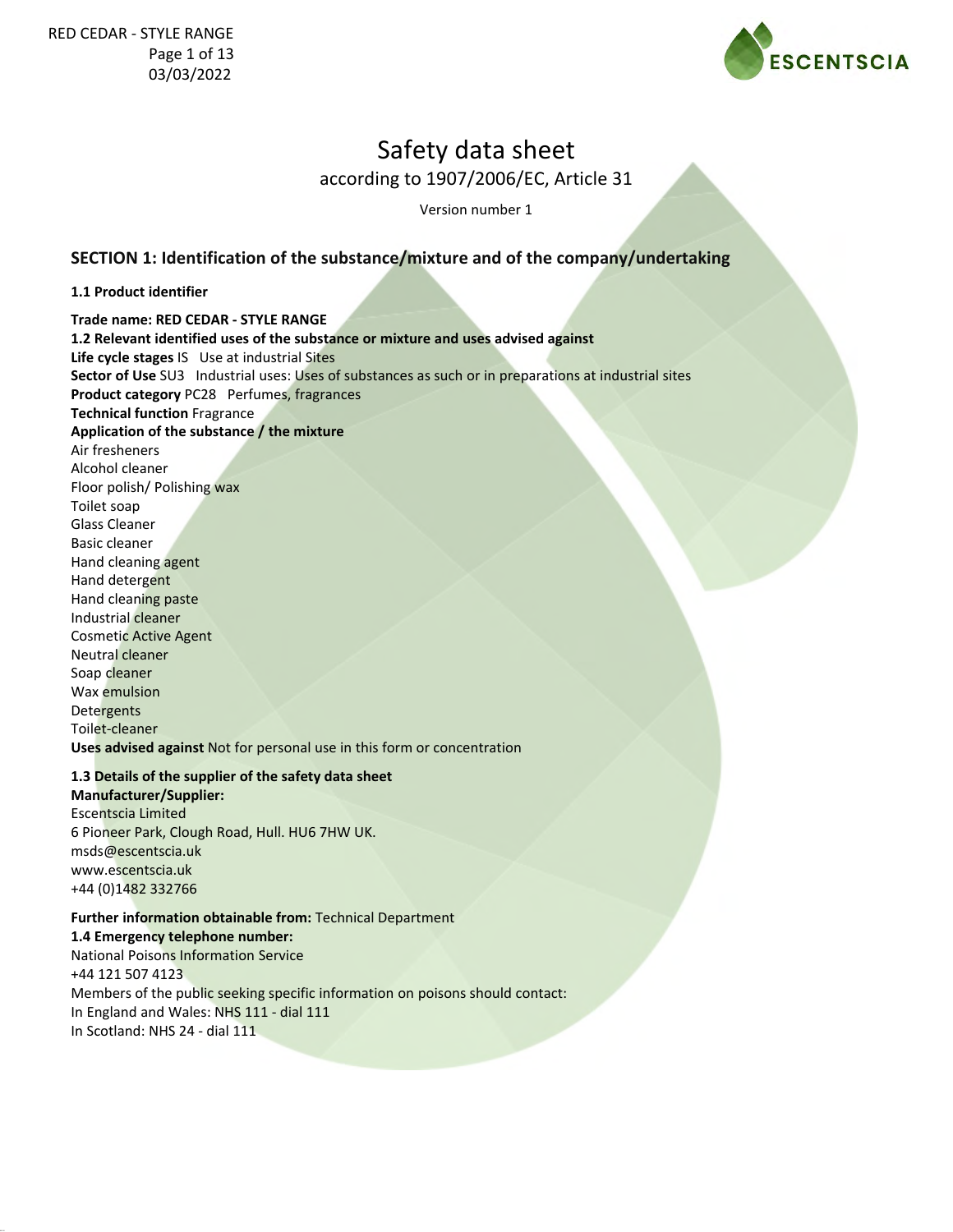

according to 1907/2006/EC, Article 31

Version number 1

## **SECTION 2: Hazards identification**

**2.1 Classification of the substance or mixture Classification according to Regulation (EC) No 1272/2008**



environment

Aquatic Chronic 2 H411 Toxic to aquatic life with long lasting effects.



Skin Sens. 1 H317 May cause an allergic skin reaction.

#### **2.2 Label elements**

**Labelling according to Regulation (EC) No 1272/2008** The product is classified and labelled according to the GB CLP regulation. **Hazard pictograms**



**Signal word** Warning

#### **Hazard-determining components of labelling:**

Texas cedarwood oil Coumarin Cypress oil beta-Pinene 4-tert-butylcyclohexyl acetate Methyl atrarate Eucalyptus globulus leaf oil Linalool linalyl acetate Spearmint oil 2,4-Dimethyl-3-cyclohexen-1-carboxaldehyde Lemon oil Lemon oil, terpenes Lavandula abrialis **Hazard statements** H317 May cause an allergic skin reaction. H411 Toxic to aquatic life with long lasting effects. **Precautionary statements**

P101 If medical advice is needed, have product container or label at hand.

P102 Keep out of reach of children.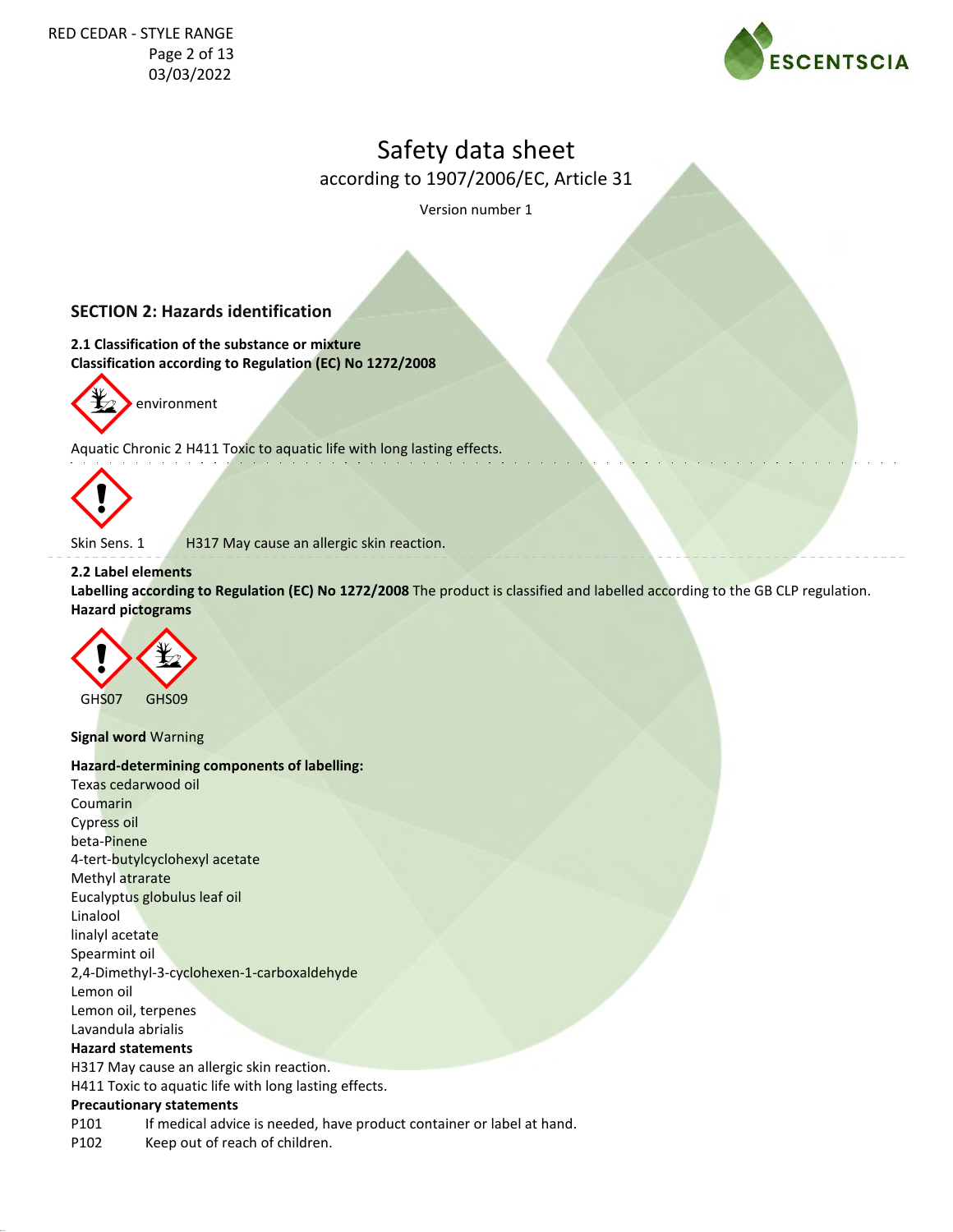

according to 1907/2006/EC, Article 31

Version number 1

| P103                  | Read carefully and follow all instructions.                                                                                                                                                                                     |                  |
|-----------------------|---------------------------------------------------------------------------------------------------------------------------------------------------------------------------------------------------------------------------------|------------------|
| P261                  | Avoid breathing dust/fume/gas/mist/vapours/spray.                                                                                                                                                                               |                  |
| P273<br>P280          | Avoid release to the environment.<br>Wear protective gloves.                                                                                                                                                                    |                  |
|                       | P333+P313 If skin irritation or rash occurs: Get medical advice/attention.                                                                                                                                                      |                  |
| P321                  | Specific treatment (see on this label).                                                                                                                                                                                         |                  |
| P501                  | Dispose of contents/container in accordance with local/regional/national/international regulations.                                                                                                                             |                  |
| 2.3 Other hazards     |                                                                                                                                                                                                                                 |                  |
|                       | <b>Results of PBT and vPvB assessment</b>                                                                                                                                                                                       |                  |
| PBT: Not applicable.  |                                                                                                                                                                                                                                 |                  |
| vPvB: Not applicable. |                                                                                                                                                                                                                                 |                  |
|                       | <b>SECTION 3: Composition/information on ingredients</b>                                                                                                                                                                        |                  |
|                       |                                                                                                                                                                                                                                 |                  |
|                       | <b>3.2 Chemical characterisation: Mixtures</b>                                                                                                                                                                                  |                  |
|                       | Description: Mixture of substances listed below with nonhazardous additions.                                                                                                                                                    |                  |
| Dangerous components: |                                                                                                                                                                                                                                 |                  |
| CAS: 8050-15-5        | Methyl ester of rosin (partially hydrogenated)                                                                                                                                                                                  | $>10 - 25%$      |
|                       | EINECS: 232-476-2 Aquatic Chronic 3, H412                                                                                                                                                                                       |                  |
|                       | CAS: 68990-83-0 Texas cedarwood oil                                                                                                                                                                                             | $>2.5 - 10\%$    |
|                       | EINECS: 294-461-7 $\diamondsuit$ Asp. Tox. 1, H304; $\diamondsuit$ Aquatic Acute 1, H400; Aquatic Chronic 1, H410; $\diamondsuit$ Skin Irrit. 2, H315;                                                                          |                  |
|                       | Skin Sens. 1B, H317                                                                                                                                                                                                             |                  |
| CAS: 77-54-3          | Cedryl acetate                                                                                                                                                                                                                  | $>2.5 - 510%$    |
|                       | EINECS: 201-036-1 < <a> <a> Aquatic Chronic 2, H411</a></a>                                                                                                                                                                     |                  |
| CAS: 100-51-6         | Benzyl alcohol                                                                                                                                                                                                                  | >2.5–≤10%        |
|                       | EINECS: 202-859-9 << <a>(</a> Acute Tox. 4, H302; Acute Tox. 4, H312; Acute Tox. 4, H332                                                                                                                                        |                  |
| CAS: 91-64-5          | Coumarin                                                                                                                                                                                                                        | >2.5–≤10%        |
|                       | EINECS: 202-086-7 < <a> <a> Acute Tox. 4, H302; Skin Sens. 1B, H317; Aquatic Chronic 3, H412</a></a>                                                                                                                            |                  |
| CAS: 140-11-4         |                                                                                                                                                                                                                                 | $>2.5 - 510%$    |
|                       | benzyl acetate                                                                                                                                                                                                                  |                  |
|                       | EINECS: 205-399-7 Aquatic Chronic 3, H412                                                                                                                                                                                       |                  |
| CAS: 84696-07-1       | Cypress oil                                                                                                                                                                                                                     | $\geq$ 1-<2.5%   |
|                       | EINECS: 283-626-9 $\leftrightarrow$ Flam. Lig. 3, H226; $\leftrightarrow$ Asp. Tox. 1, H304; $\leftrightarrow$ Aquatic Acute 1, H400; Aquatic Chronic 1, H410;<br>◇ Acute Tox. 4, H302; Skin Irrit. 2, H315; Skin Sens. 1, H317 |                  |
|                       |                                                                                                                                                                                                                                 |                  |
| CAS: 1222-05-5        | 1,3,4,6,7,8-hexahydro-4,6,6,7,8,8-hexamethylindeno[5,6-c]pyran                                                                                                                                                                  | $≥0.25 - < 2.5%$ |
|                       | EINECS: 214-946-9 (1) Aquatic Acute 1, H400; Aquatic Chronic 1, H410                                                                                                                                                            |                  |
| CAS: 127-91-3         | beta-Pinene                                                                                                                                                                                                                     | $≥1 - < 2.5%$    |
|                       | EINECS: 204-872-5 > Flam. Liq. 3, H226; > Asp. Tox. 1, H304; + Aquatic Acute 1, H400; Aquatic Chronic 1, H410;<br>Skin Irrit. 2, H315; Skin Sens. 1, H317                                                                       |                  |
|                       |                                                                                                                                                                                                                                 |                  |
| CAS: 4940-11-8        | Ethyl maltol                                                                                                                                                                                                                    | ≤2.5%            |
|                       |                                                                                                                                                                                                                                 |                  |
|                       | CAS: 32210-23-4 4-tert-butylcyclohexyl acetate                                                                                                                                                                                  | $\geq 0.1 - 1\%$ |
|                       | EINECS: 250-954-9 (1) Skin Sens. 1, H317                                                                                                                                                                                        |                  |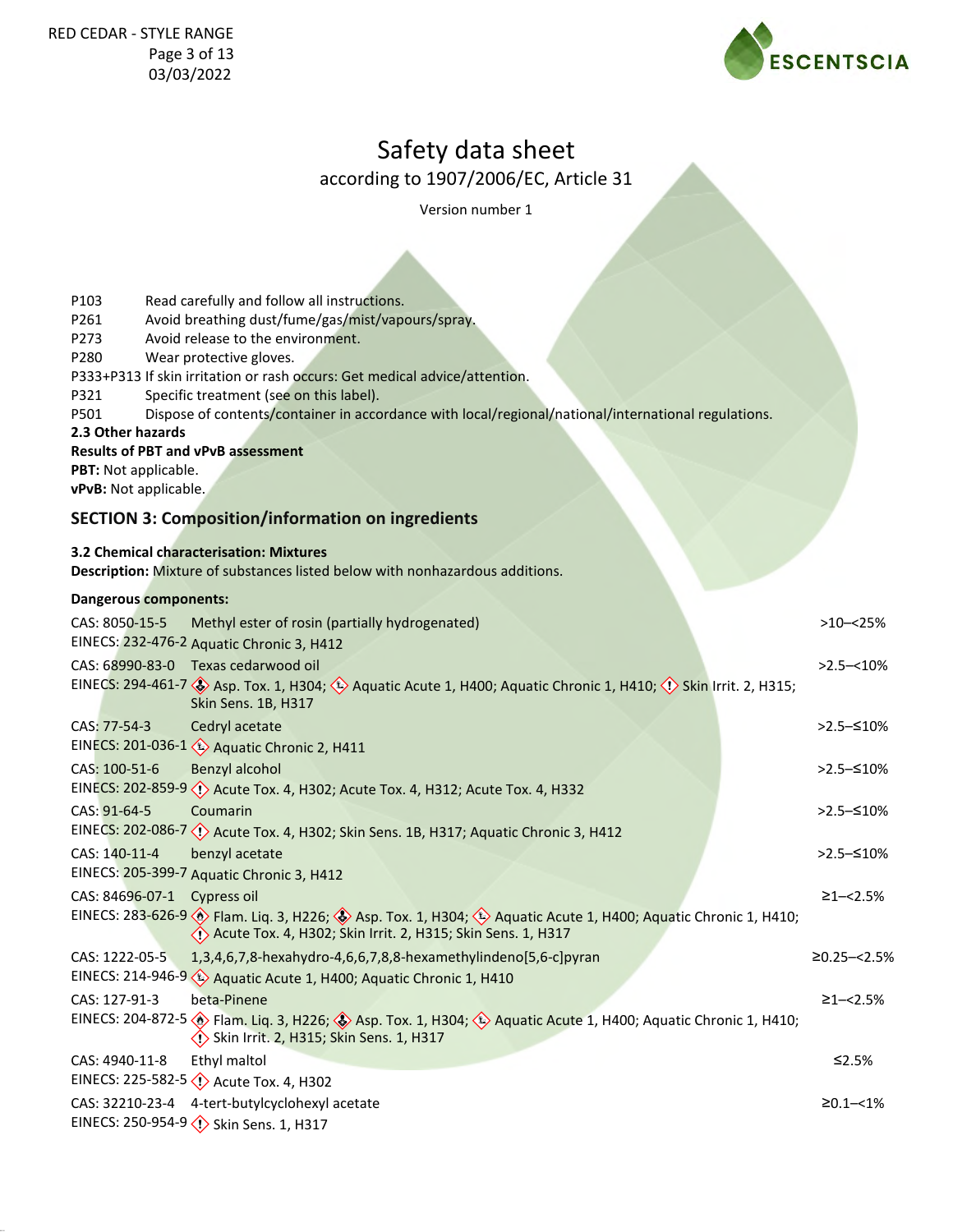

according to 1907/2006/EC, Article 31

Version number 1

| CAS: 4707-47-5                                                                                                                             | Methyl atrarate                                                                                                                                                                          | $≥0.1 - < 1\%$    |  |  |
|--------------------------------------------------------------------------------------------------------------------------------------------|------------------------------------------------------------------------------------------------------------------------------------------------------------------------------------------|-------------------|--|--|
|                                                                                                                                            | EINECS: 225-193-0 (1) Skin Sens. 1B, H317                                                                                                                                                |                   |  |  |
| CAS: 84625-32-1                                                                                                                            | Eucalyptus globulus leaf oil                                                                                                                                                             | $\geq 0.25 - 1\%$ |  |  |
|                                                                                                                                            | EINECS: 283-406-2 Blam. Liq. 3, H226; Sasp. Tox. 1, H304; Saquatic Chronic 2, H411; (1) Skin Irrit. 2, H315;<br>Skin Sens. 1, H317                                                       |                   |  |  |
| CAS: 78-70-6                                                                                                                               | Linalool                                                                                                                                                                                 | $\geq 0.1 - 1\%$  |  |  |
|                                                                                                                                            | EINECS: 201-134-4 <>> <>> Skin Sens. 1B, H317                                                                                                                                            |                   |  |  |
| CAS: 115-95-7                                                                                                                              | linalyl acetate                                                                                                                                                                          | $\geq 0.1 - 1\%$  |  |  |
|                                                                                                                                            | EINECS: 204-116-4 < <a>(</a> Skin Irrit. 2, H315; Eye Irrit. 2, H319; Skin Sens. 1, H317                                                                                                 |                   |  |  |
| CAS: 123-68-2                                                                                                                              | allyl hexanoate                                                                                                                                                                          | < 0.25%           |  |  |
|                                                                                                                                            | EINECS: 204-642-4 Acute Tox. 3, H301; Acute Tox. 3, H311; Acute Tox. 3, H331; 4 Aquatic Acute 1, H400;<br>Aquatic Chronic 3, H412                                                        |                   |  |  |
| CAS: 8008-79-5                                                                                                                             | Spearmint oil                                                                                                                                                                            | $≥0.1 - <0.25%$   |  |  |
|                                                                                                                                            | EINECS: 283-656-2 Asp. Tox. 1, H304; Aquatic Chronic 2, H411; $\Diamond$ Skin Irrit. 2, H315; Skin Sens. 1, H317                                                                         |                   |  |  |
| CAS: 68039-49-6                                                                                                                            | 2,4-Dimethyl-3-cyclohexen-1-carboxaldehyde                                                                                                                                               | $≥0.1 - <0.25%$   |  |  |
|                                                                                                                                            | EINECS: 268-264-1 < <a> Aquatic Chronic 2, H411; <a> <a> <a> Skin Irrit. 2, H315; Skin Sens. 1, H317</a></a></a></a>                                                                     |                   |  |  |
| CAS: 8008-56-8                                                                                                                             | Lemon oil                                                                                                                                                                                | $≥0.1 - <0.25%$   |  |  |
|                                                                                                                                            | EINECS: 284-515-8 > Flam. Liq. 3, H226; > Asp. Tox. 1, H304; $\leftrightarrow$ Aquatic Chronic 2, H411; $\leftrightarrow$ Skin Irrit. 2, H315;<br>Skin Sens. 1, H317                     |                   |  |  |
|                                                                                                                                            | CAS: 68917-33-9 Lemon oil, terpenes                                                                                                                                                      | $≥0.1 - <0.25%$   |  |  |
|                                                                                                                                            | EINECS: 284-515-8 > Flam. Liq. 3, H226; > Asp. Tox. 1, H304; > Aquatic Chronic 2, H411; <> Skin Irrit. 2, H315;<br><b>Skin Sens. 1, H317</b>                                             |                   |  |  |
|                                                                                                                                            | CAS: 93455-96-0 Lavandula abrialis                                                                                                                                                       | $≥0.1 - <0.25%$   |  |  |
|                                                                                                                                            | EINECS: 297-384-7 Sp. Tox. 1, H304; Seye Dam. 1, H318; Sp. Aquatic Chronic 2, H411; O Skin Sens. 1, H317                                                                                 |                   |  |  |
|                                                                                                                                            | CAS: 67634-00-8 allyl (3-methylbutoxy) acetate                                                                                                                                           | ≥0.025 -< 0.25%   |  |  |
|                                                                                                                                            | EINECS: 266-803-5 $\otimes$ Acute Tox. 2, H330; $\otimes$ STOT RE 2, H373; $\otimes$ Aquatic Acute 1, H400; Aquatic Chronic 1, H410;<br>$\langle$ Acute Tox. 4, H302; Acute Tox. 4, H312 |                   |  |  |
|                                                                                                                                            | Regulation (EC) No 648/2004 on detergents / Labelling for contents                                                                                                                       |                   |  |  |
|                                                                                                                                            | perfumes (benzyl alcohol, coumarine, linalool)                                                                                                                                           |                   |  |  |
|                                                                                                                                            | Additional information: For the wording of the listed hazard phrases refer to section 16.                                                                                                |                   |  |  |
| <b>SECTION 4: First aid measures</b>                                                                                                       |                                                                                                                                                                                          |                   |  |  |
| 4.1 Description of first aid measures                                                                                                      |                                                                                                                                                                                          |                   |  |  |
| <b>General information:</b>                                                                                                                |                                                                                                                                                                                          |                   |  |  |
|                                                                                                                                            | Immediately remove any clothing soiled by the product.                                                                                                                                   |                   |  |  |
|                                                                                                                                            | Take affected persons out into the fresh air.                                                                                                                                            |                   |  |  |
| <b>After inhalation:</b>                                                                                                                   |                                                                                                                                                                                          |                   |  |  |
| Supply fresh air and to be sure call for a doctor.<br>In case of unconsciousness place patient stably in side position for transportation. |                                                                                                                                                                                          |                   |  |  |
| After skin contact:                                                                                                                        |                                                                                                                                                                                          |                   |  |  |
|                                                                                                                                            | Immediately wash with water and soap and rinse thoroughly.                                                                                                                               |                   |  |  |

If skin irritation continues, consult a doctor.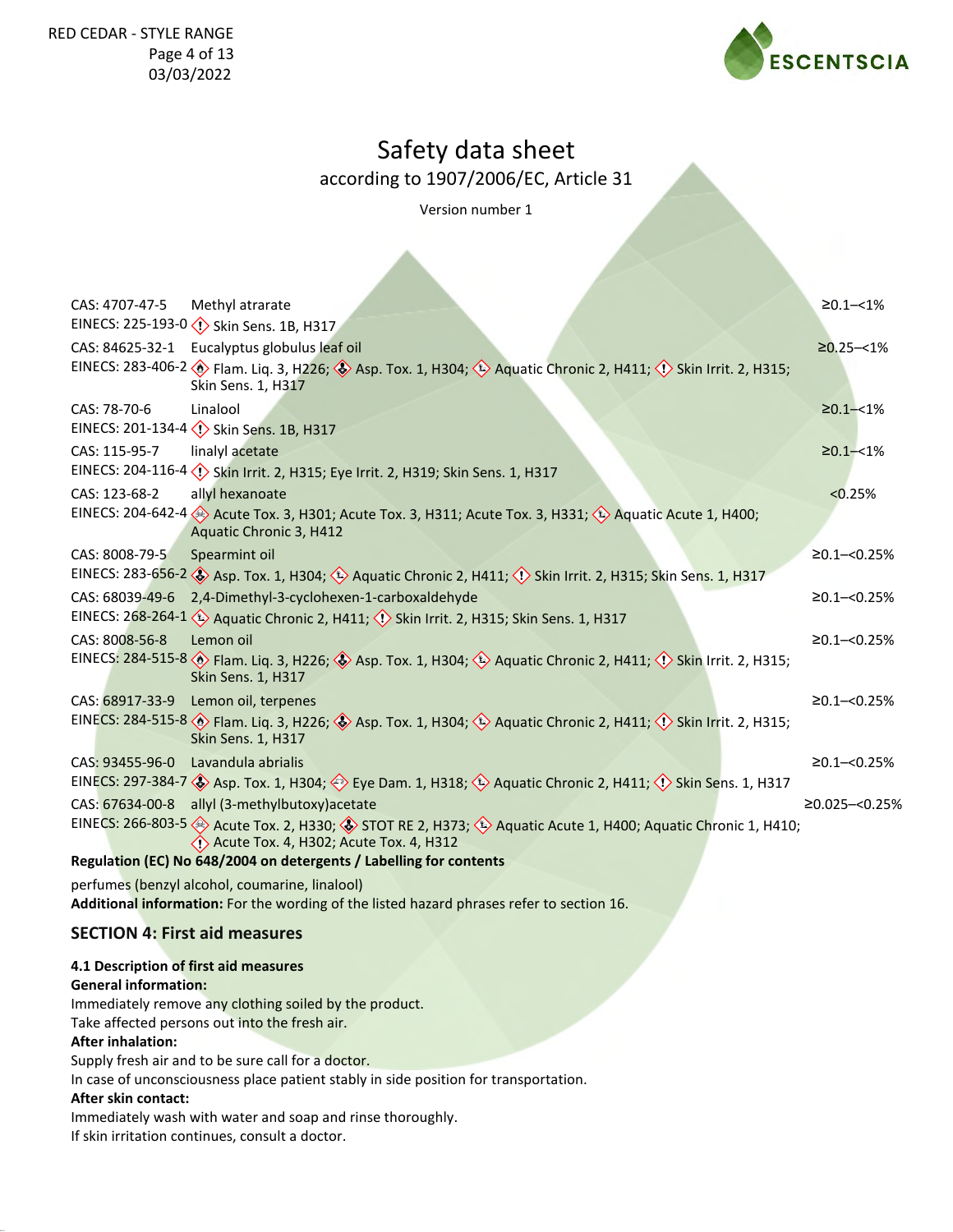

according to 1907/2006/EC, Article 31

Version number 1

**After eye contact:** Rinse opened eye for several minutes under running water. **After swallowing:**

If symptoms persist consult doctor.

A person vomiting while laying on their back should be turned onto their side. Seek immediate medical advice.

**4.2 Most important symptoms and effects, both acute and delayed** No further relevant information available.

**4.3 Indication of any immediate medical attention and special treatment needed** No further relevant information available.

### **SECTION 5: Firefighting measures**

#### **5.1 Extinguishing media**

#### **Suitable extinguishing agents:**

CO2, powder or water spray. Fight larger fires with water spray or alcohol resistant foam.

Use fire extinguishing methods suitable to surrounding conditions.

**5.2 Special hazards arising from the substance or mixture** No further relevant information available.

**5.3 Advice for firefighters**

**Protective equipment:** No special measures required.

### **SECTION 6: Accidental release measures**

#### **6.1 Personal precautions, protective equipment and emergency procedures**

Ensure adequate ventilation Keep away from ignition sources. Wear protective clothing.

#### **6.2 Environmental precautions:**

Do not allow product to reach sewage system or any water course.

Inform respective authorities in case of seepage into water course or sewage system.

Dilute with plenty of water.

Do not allow to enter sewers/ surface or ground water.

#### **6.3 Methods and material for containment and cleaning up:**

Absorb with liquid-binding material (sand, diatomite, acid binders, universal binders, sawdust).

Dispose contaminated material as waste according to item 13.

Ensure adequate ventilation.

## **6.4 Reference to other sections**

See Section 7 for information on safe handling. See Section 8 for information on personal protection equipment. See Section 13 for disposal information.

## **SECTION 7: Handling and storage**

## **7.1 Precautions for safe handling**

Keep receptacles tightly sealed. Store in cool, dry place in tightly closed receptacles. Keep away from heat and direct sunlight. Ensure good ventilation/exhaustion at the workplace. Prevent formation of aerosols. **Information about fire - and explosion protection:** No special measures required.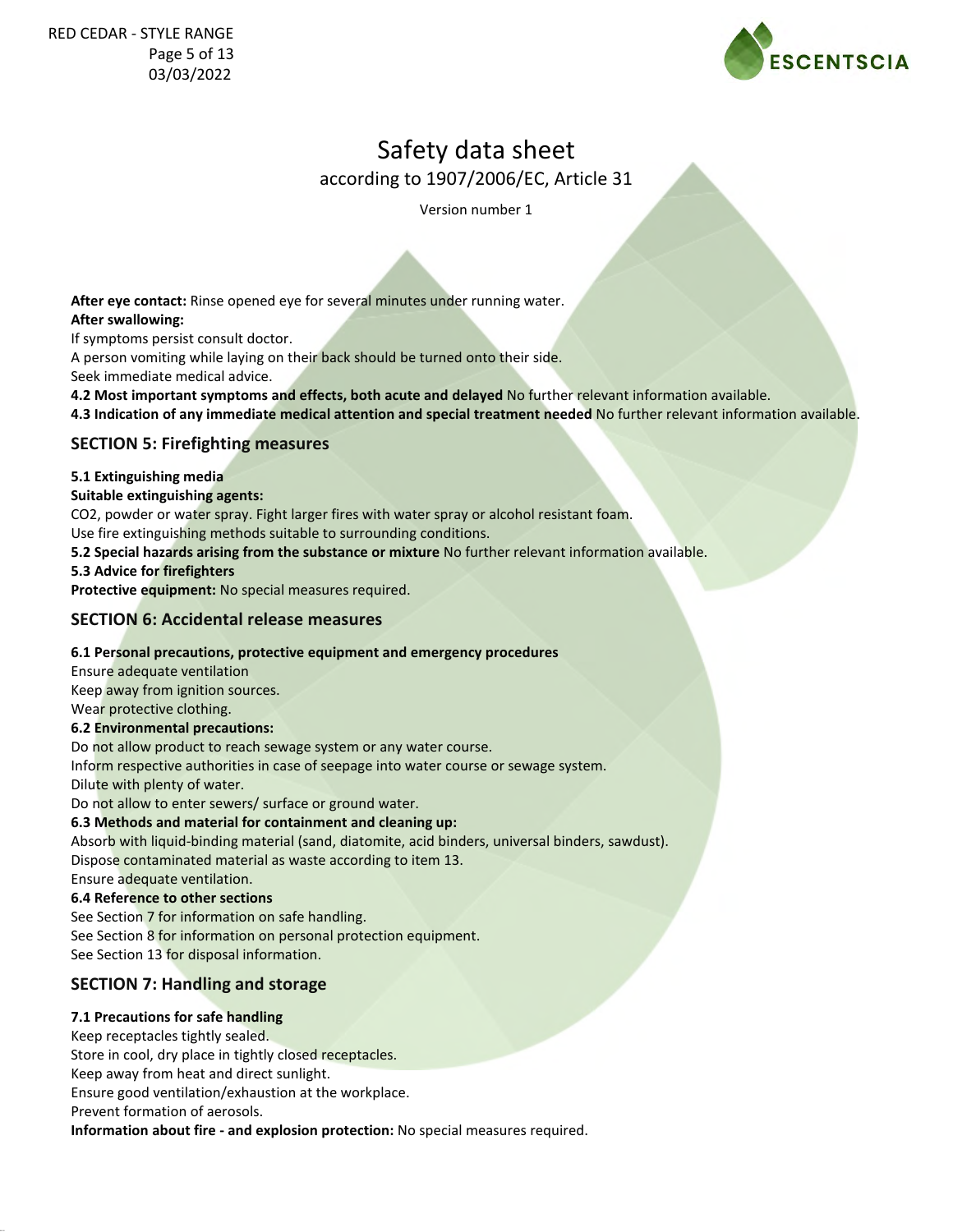

according to 1907/2006/EC, Article 31

Version number 1

**7.2 Conditions for safe storage, including any incompatibilities Storage:**

**Requirements to be met by storerooms and receptacles:** Store in a cool location. **Information about storage in one common storage facility:** Store away from foodstuffs. **Further information about storage conditions:** Store receptacle in a well ventilated area. **7.3 Specific end use(s)** No further relevant information available.

### **SECTION 8: Exposure controls/personal protection**

#### **8.1 Control parameters**

**Additional information about design of technical facilities:** No further data; see item 7. **Ingredients with limit values that require monitoring at the workplace:**

The product does not contain any relevant quantities of materials with critical values that have to be monitored at the workplace. **Additional information:** The lists valid during the making were used as basis.

#### **8.2 Exposure controls**

### **Personal protective equipment:**

**General protective and hygienic measures:**

Immediately remove all soiled and contaminated clothing

Wash hands before breaks and at the end of work.

#### **Respiratory protection:**

In case of brief exposure or low pollution use respiratory filter device. In case of intensive or longer exposure use self-contained respiratory protective device.

**Protection of hands:**



Protective gloves

The glove material has to be impermeable and resistant to the product/ the substance/ the preparation.

Due to missing tests no recommendation to the glove material can be given for the product/ the preparation/ the chemical mixture. Selection of the glove material on consideration of the penetration times, rates of diffusion and the degradation

#### **Material of gloves**

The selection of the suitable gloves does not only depend on the material, but also on further marks of quality and varies from manufacturer to manufacturer. As the product is a preparation of several substances, the resistance of the glove material can not be calculated in advance and has therefore to be checked prior to the application.

#### **Penetration time of glove material**

The exact break through time has to be found out by the manufacturer of the protective gloves and has to be observed. **Eye protection:** Goggles recommended during refilling

## **SECTION 9: Physical and chemical properties**

**9.1 Information on basic physical and chemical properties**

| Pale yellow to yellow |
|-----------------------|
| Characteristic        |
|                       |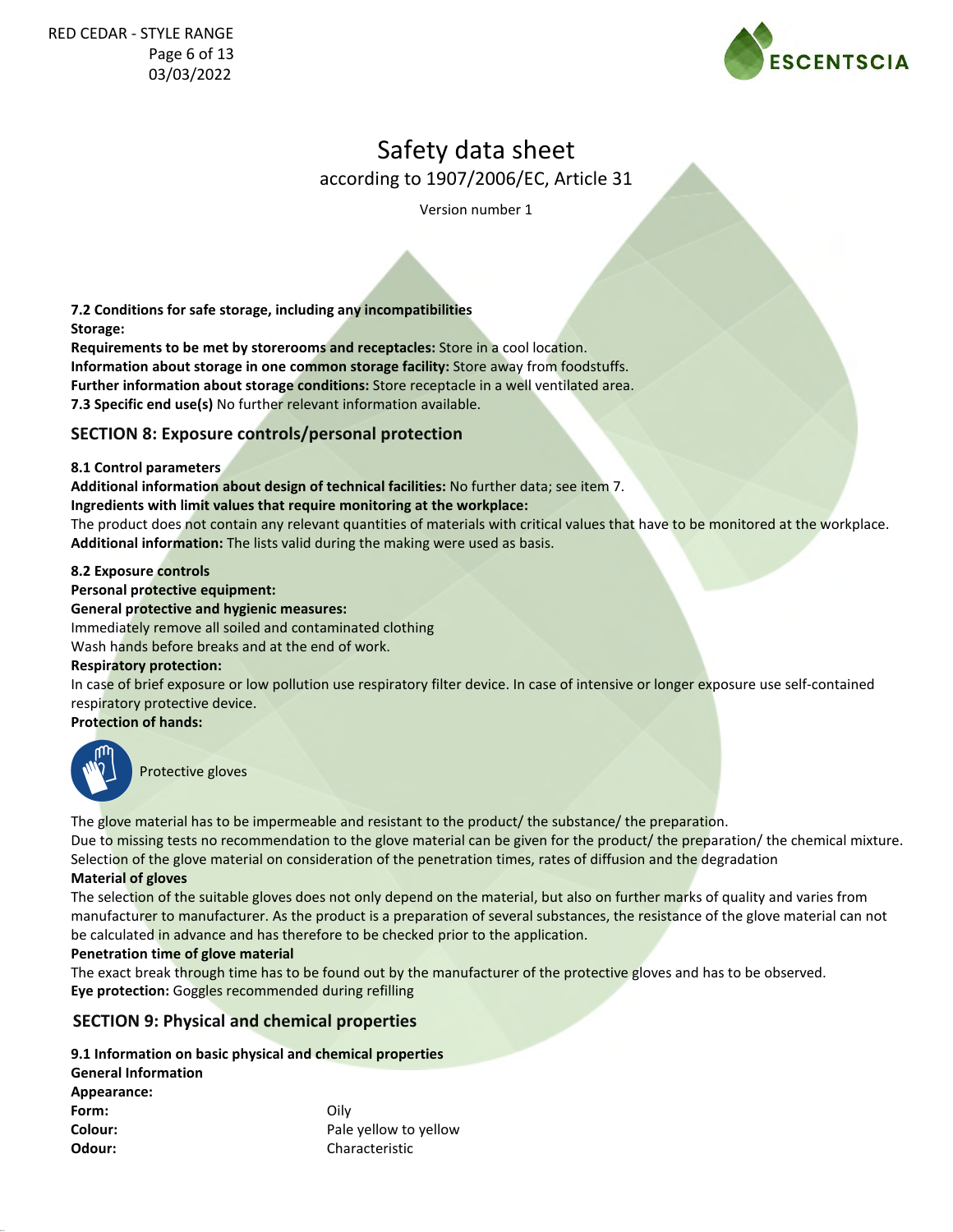### RED CEDAR - STYLE RANGE Page 7 of 13 03/03/2022



## Safety data sheet

according to 1907/2006/EC, Article 31

Version number 1

| <b>Odour threshold:</b>                                                                                 | Not determined.                                                          |
|---------------------------------------------------------------------------------------------------------|--------------------------------------------------------------------------|
| pH-value:                                                                                               | Mixture is non-soluble (in water).                                       |
| Change in condition<br><b>Melting point/freezing point:</b><br>Initial boiling point and boiling range: | Undetermined.<br>205.4 °C (CAS: 100-51-6 Benzyl alcohol)                 |
| Flash point:                                                                                            | >70 °C                                                                   |
| Flammability (solid, gas):                                                                              | Not applicable.                                                          |
| Ignition temperature:                                                                                   | 435 °C (CAS: 100-51-6 Benzyl alcohol)                                    |
| <b>Decomposition temperature:</b>                                                                       | Not determined.                                                          |
| <b>Auto-ignition temperature:</b>                                                                       | Product is not selfigniting.                                             |
| <b>Explosive properties:</b>                                                                            | Product does not present an explosion hazard.                            |
| <b>Explosion limits:</b><br>Lower:<br>Upper:                                                            | Not determined.<br>Not determined.                                       |
| Vapour pressure:                                                                                        | Not determined.                                                          |
| Density:<br><b>Relative density</b><br><b>Vapour density</b><br><b>Evaporation rate</b>                 | Not determined.<br>Not determined.<br>Not determined.<br>Not determined. |
| Solubility in / Miscibility with<br>water:<br>alcohols:                                                 | Insoluble.<br>Partly miscible.                                           |
| Partition coefficient: n-octanol/water: Not determined.                                                 |                                                                          |
| Viscosity:<br>Dynamic:<br>Kinematic:                                                                    | Not determined.<br>Not determined.                                       |
| <b>Solvent content:</b><br><b>Organic solvents:</b><br>VOC (EC)                                         | 6.1%<br>6.05 %                                                           |
| <b>Solids content:</b>                                                                                  | 3.9%                                                                     |
| 9.2 Other information                                                                                   | No further relevant information available.                               |

## **SECTION 10: Stability and reactivity**

**10.1 Reactivity** No further relevant information available.

**10.2 Chemical stability**

**Thermal decomposition / conditions to be avoided:** No decomposition if used and stored according to specifications. **10.3 Possibility of hazardous reactions** No dangerous reactions known.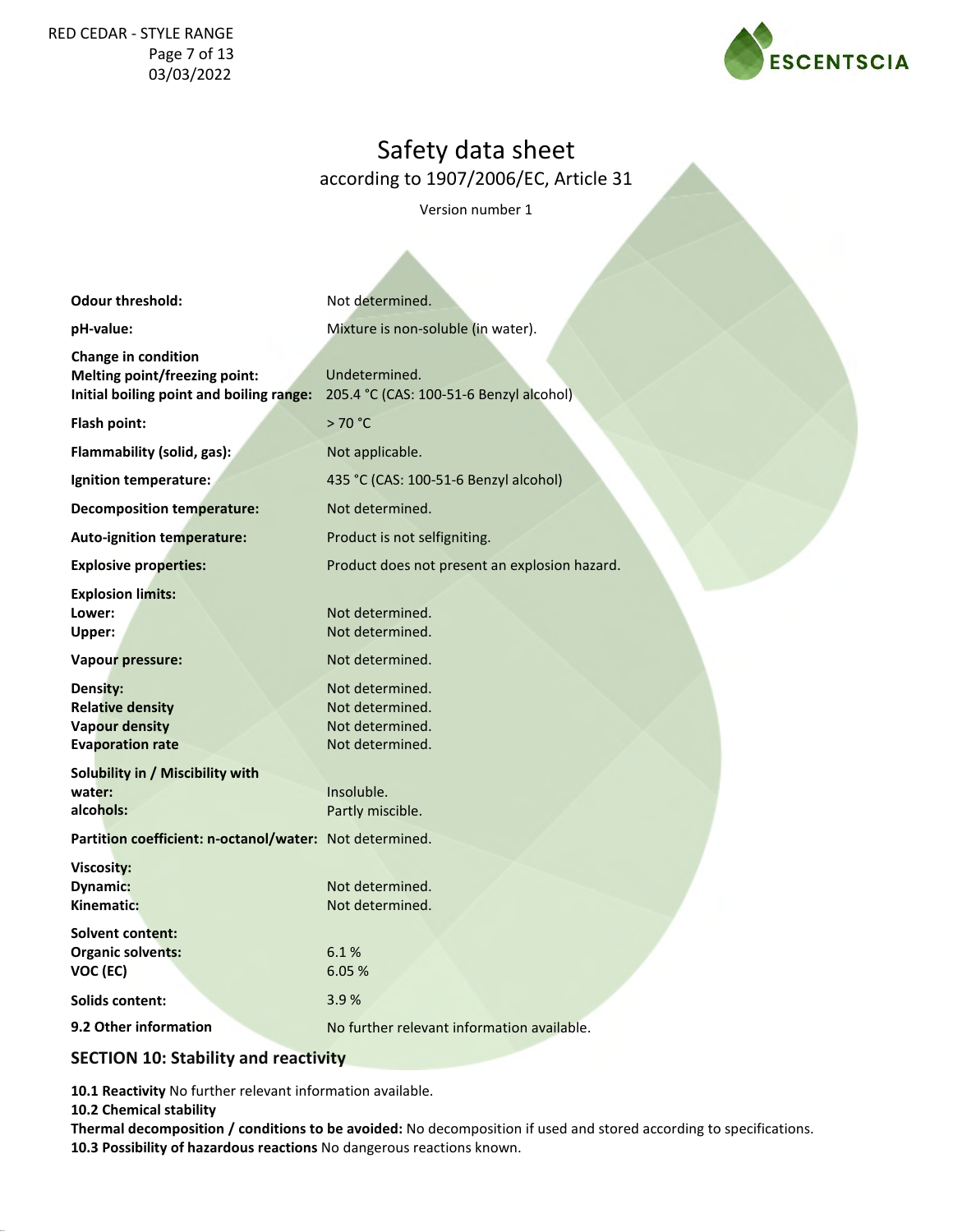

according to 1907/2006/EC, Article 31

Version number 1

**10.4 Conditions to avoid** No further relevant information available. **10.5 Incompatible materials:** No further relevant information available. **10.6 Hazardous decomposition products:** No dangerous decomposition products known.

## **SECTION 11: Toxicological information**

#### **11.1 Information on toxicological effects**

**Acute toxicity** Based on available data, the classification criteria are not met. **LD/LC50 values relevant for classification:**

#### **ATE (Acute Toxicity Estimates)**

Oral LD50 Dermal LD50 4,484 mg/kg 31,579 mg/kg Inhalative LC50/4 h 139 mg/l

#### **CAS: 100-51-6 Benzyl alcohol**

Oral LD50 Dermal LD50 1,230 mg/kg 2,000 mg/kg

#### **CAS: 91-64-5 Coumarin**

Oral LD50 293 mg/kg

#### **CAS: 140-11-4 benzyl acetate**

Oral LD50 2,490 mg/kg

Dermal LD50 >5,000 mg/kg

#### **CAS: 32210-23-4 4-tert-butylcyclohexyl acetate**

Oral LD50 5,000 mg/kg

#### **CAS: 78-70-6 Linalool**

Oral LD50 2,790 mg/kg

Dermal LD50 5,610 mg/kg

**Primary irritant effect:**

**Skin corrosion/irritation** Based on available data, the classification criteria are not met. **Serious eye damage/irritation** Based on available data, the classification criteria are not met.

#### **Respiratory or skin sensitisation**

May cause an allergic skin reaction.

**Additional toxicological information:**

#### **CMR effects (carcinogenity, mutagenicity and toxicity for reproduction)**

**Germ cell mutagenicity** Based on available data, the classification criteria are not met. **Carcinogenicity** Based on available data, the classification criteria are not met. **Reproductive toxicity** Based on available data, the classification criteria are not met. **STOT-single exposure** Based on available data, the classification criteria are not met. **STOT-repeated exposure** Based on available data, the classification criteria are not met. **Aspiration hazard** Based on available data, the classification criteria are not met.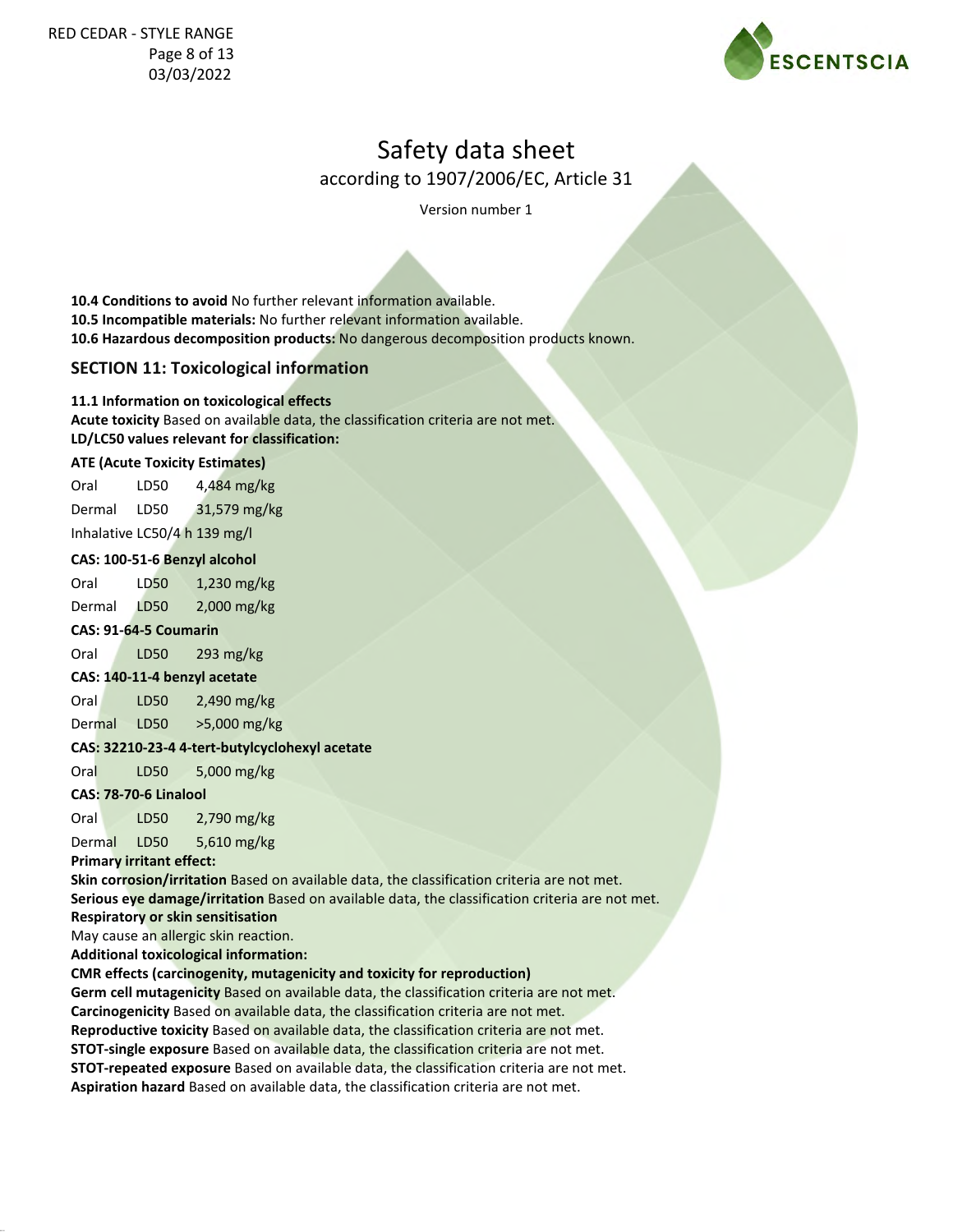

according to 1907/2006/EC, Article 31

Version number 1

## **SECTION 12: Ecological information**

#### **12.1 Toxicity**

**Aquatic toxicity:** No further relevant information available.

**12.2 Persistence and degradability** No further relevant information available.

**12.3 Bioaccumulative potential** No further relevant information available.

**12.4 Mobility in soil** No further relevant information available.

**Ecotoxical effects:**

**Remark:** Toxic for fish

#### **Additional ecological information:**

#### **General notes:**

Water hazard class 3 (German Regulation) (Self-assessment): extremely hazardous for water Do not allow product to reach ground water, water course or sewage system, even in small quantities. Danger to drinking water if even extremely small quantities leak into the ground. Also poisonous for fish and plankton in water bodies.

Toxic for aquatic organisms

#### **12.5 Results of PBT and vPvB assessment**

**PBT:** Not applicable.

**vPvB:** Not applicable.

**12.6 Other adverse effects** No further relevant information available.

#### **SECTION 13: Disposal considerations**

**13.1 Waste treatment methods Recommendation** Must not be disposed together with household garbage. Do not allow product to reach sewage system.

**Uncleaned packaging: Recommendation:** Disposal must be made according to official regulations. **Recommended cleansing agents:** Water, if necessary together with cleansing agents.

#### **SECTION 14: Transport information**

| 14.1 UN-Number               |                                                                   |
|------------------------------|-------------------------------------------------------------------|
| ADR, IMDG, IATA              | <b>UN3082</b>                                                     |
| 14.2 UN proper shipping name |                                                                   |
| <b>ADR</b>                   | 3082 ENVIRONMENTALLY HAZARDOUS SUBSTANCE, LIQUID, N.O.S.          |
|                              | (Cypress oil, beta-Pinene)                                        |
| <b>IMDG</b>                  | ENVIRONMENTALLY HAZARDOUS SUBSTANCE, LIQUID, N.O.S.               |
|                              | (Cypress oil, beta-Pinene), MARINE POLLUTANT                      |
| <b>IATA</b>                  | Environmentally hazardous substance, liquid, n.o.s. (Cypress oil, |
|                              | beta-Pinene)                                                      |
|                              |                                                                   |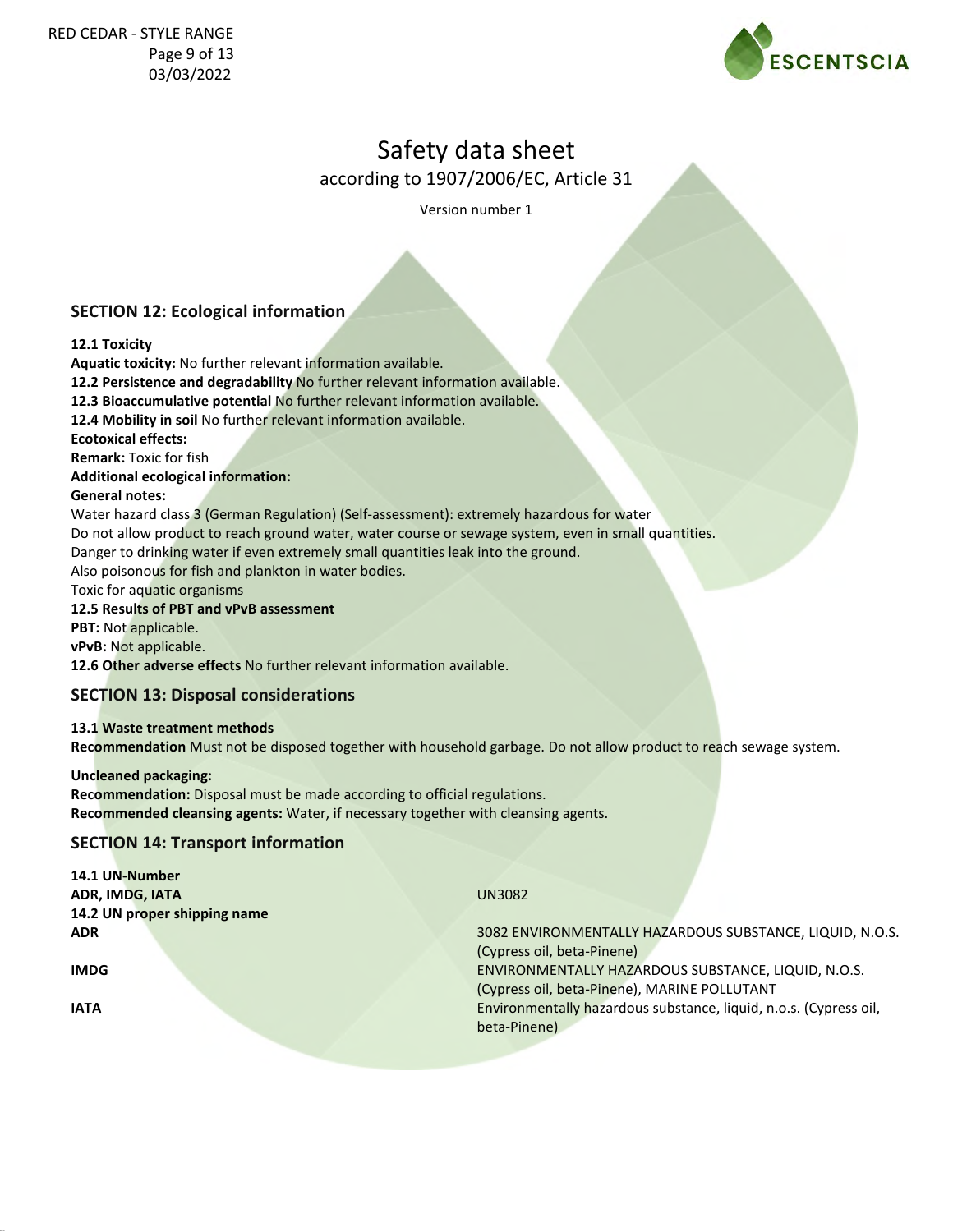### RED CEDAR - STYLE RANGE Page 10 of 13 03/03/2022



## Safety data sheet

according to 1907/2006/EC, Article 31

Version number 1

**14.3 Transport hazard class(es)**

**ADR, IMDG, IATA**



| <b>Class</b>                                                   | 9 Miscellaneous dangerous substances and articles.        |
|----------------------------------------------------------------|-----------------------------------------------------------|
| Label                                                          | 9                                                         |
| 14.4 Packing group                                             |                                                           |
| ADR, IMDG, IATA                                                | $\mathbf{H}$                                              |
| 14.5 Environmental hazards:                                    |                                                           |
| Marine pollutant:                                              | Symbol (fish and tree)                                    |
| <b>Special marking (ADR):</b>                                  | Symbol (fish and tree)                                    |
| <b>Special marking (IATA):</b>                                 | Symbol (fish and tree)                                    |
| 14.6 Special precautions for user                              | Warning: Miscellaneous dangerous substances and articles. |
| Hazard identification number (Kemler code):                    | 90                                                        |
| <b>EMS Number:</b>                                             | $F-A, S-F$                                                |
| <b>Stowage Category</b>                                        | A                                                         |
| 14.7 Transport in bulk according to Annex II of Marpol and the |                                                           |
| <b>IBC Code</b>                                                | Not applicable.                                           |
| <b>Transport/Additional information:</b>                       |                                                           |
| <b>ADR</b>                                                     |                                                           |
| Limited quantities (LQ)                                        | 5L                                                        |
| <b>Excepted quantities (EQ)</b>                                | Code: E1                                                  |
|                                                                | Maximum net quantity per inner packaging: 30 ml           |
|                                                                | Maximum net quantity per outer packaging: 1000 ml         |
| <b>Transport category</b>                                      | 3                                                         |
| <b>Tunnel restriction code</b>                                 | $(-)$                                                     |
| <b>IMDG</b>                                                    |                                                           |
| Limited quantities (LQ)                                        | 5L                                                        |
| <b>Excepted quantities (EQ)</b>                                | Code: E1                                                  |
|                                                                | Maximum net quantity per inner packaging: 30 ml           |
|                                                                | Maximum net quantity per outer packaging: 1000 ml         |
| <b>UN "Model Regulation":</b>                                  | UN 3082 ENVIRONMENTALLY HAZARDOUS SUBSTANCE, LIQUID,      |
|                                                                | N.O.S. (CYPRESS OIL, BETA-PINENE), 9, III                 |
|                                                                |                                                           |

## **SECTION 15: Regulatory information**

**15.1 Safety, health and environmental regulations/legislation specific for the substance or mixture Labelling according to Regulation (EC) No 1272/2008** The product is classified and labelled according to the GB CLP regulation.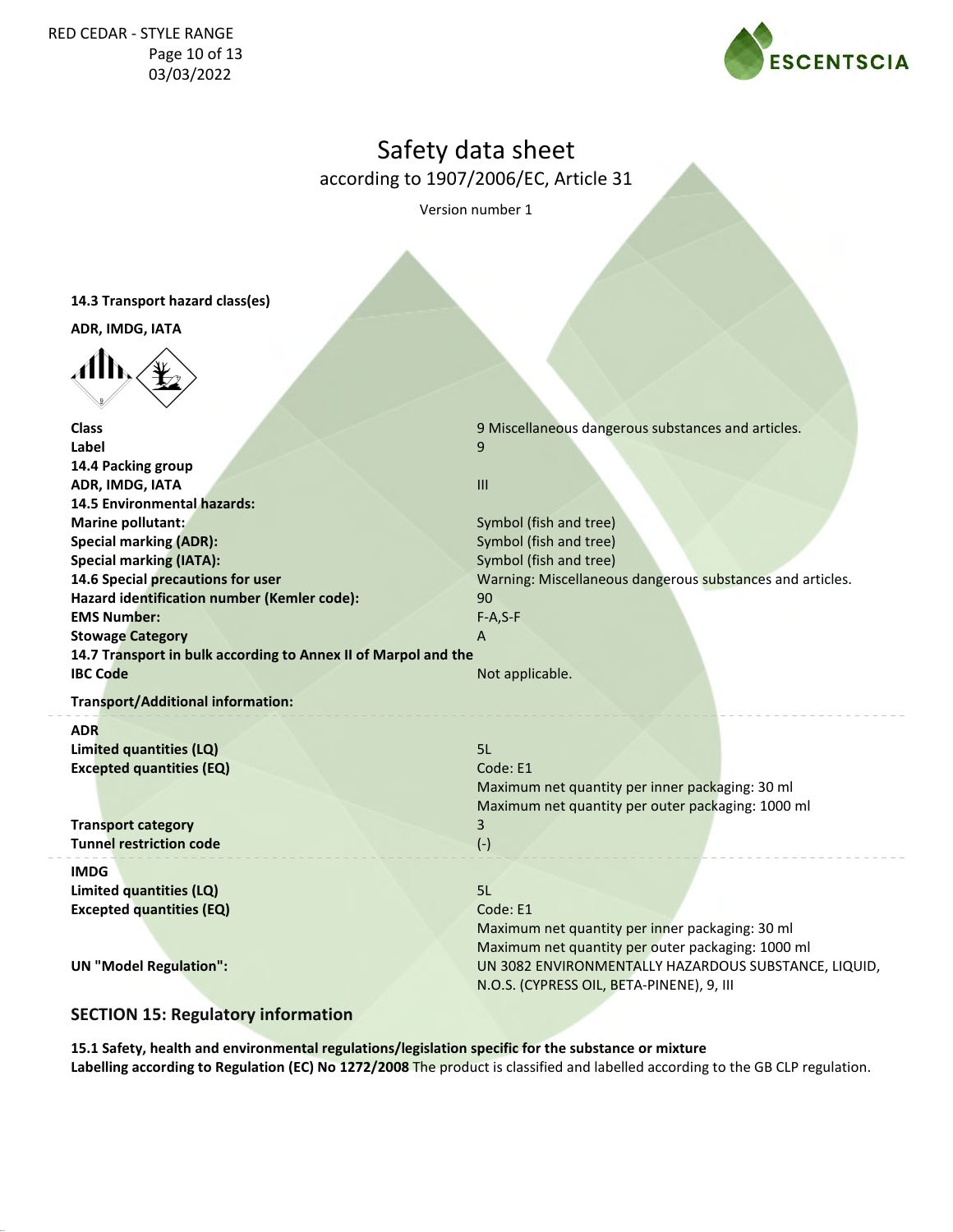

according to 1907/2006/EC, Article 31

Version number 1

#### **Hazard pictograms**



#### **Signal word** Warning

#### **Hazard-determining components of labelling:**

Texas cedarwood oil Coumarin Cypress oil beta-Pinene 4-tert-butylcyclohexyl acetate Methyl atrarate Eucalyptus globulus leaf oil Linalool linalyl acetate Spearmint oil 2,4-Dimethyl-3-cyclohexen-1-carboxaldehyde Lemon oil Lemon oil, terpenes Lavandula abrialis **Hazard statements** H317 May cause an allergic skin reaction. H411 Toxic to aquatic life with long lasting effects.

### **Precautionary statements**

P101 If medical advice is needed, have product container or label at hand.

- P102 Keep out of reach of children.
- P103 Read carefully and follow all instructions.
- P261 Avoid breathing dust/fume/gas/mist/vapours/spray.
- P273 Avoid release to the environment.
- P280 Wear protective gloves.
- P333+P313 If skin irritation or rash occurs: Get medical advice/attention.
- P321 Specific treatment (see on this label).
- P501 Dispose of contents/container in accordance with local/regional/national/international regulations.

#### **Directive 2012/18/EU**

**Named dangerous substances - ANNEX I** None of the ingredients is listed.

**Seveso category** E2 Hazardous to the Aquatic Environment

**Qualifying quantity (tonnes) for the application of lower-tier requirements** 200 t

**Qualifying quantity (tonnes) for the application of upper-tier requirements** 500 t

**15.2 Chemical safety assessment:** A Chemical Safety Assessment has not been carried out.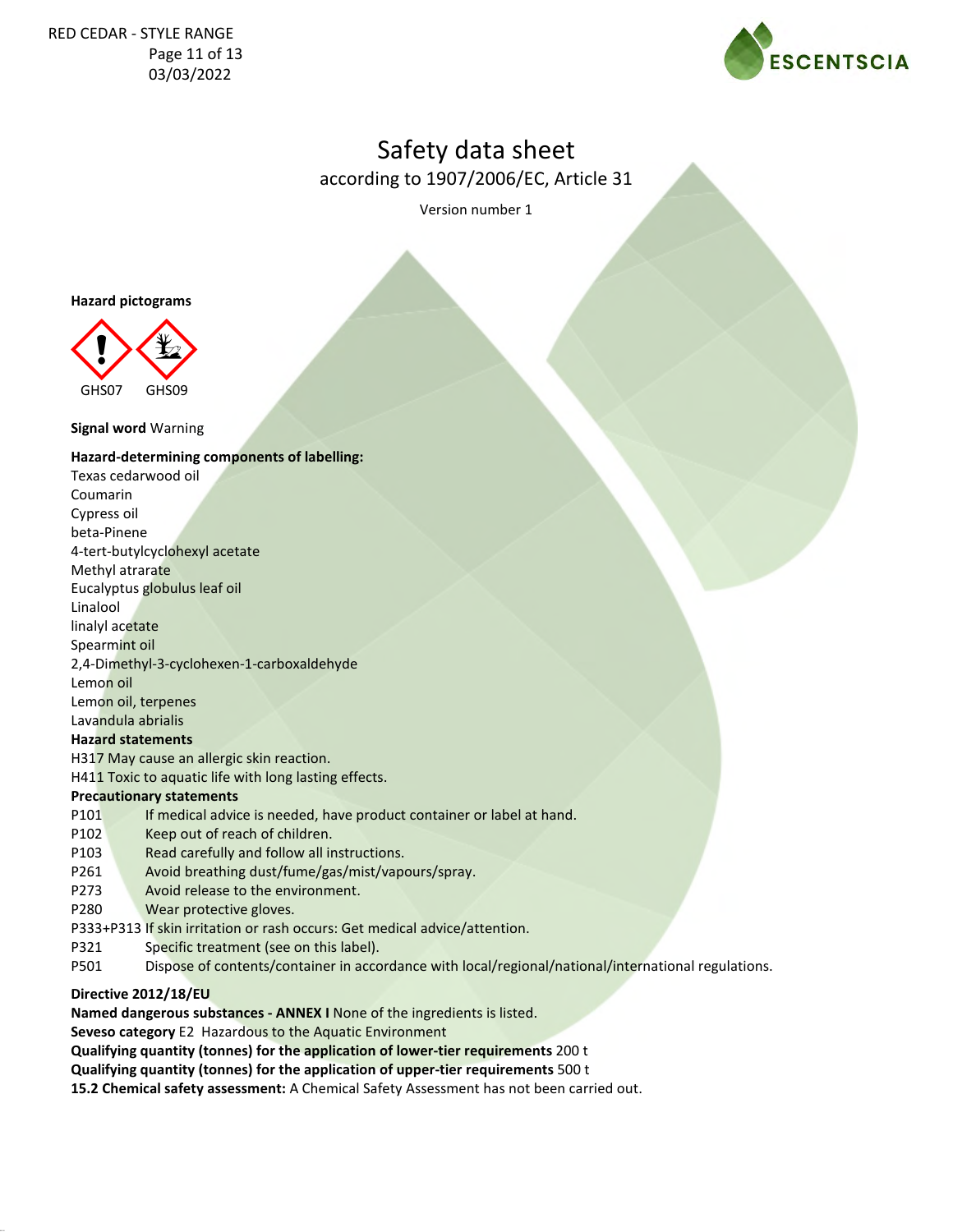

according to 1907/2006/EC, Article 31

Version number 1

## **SECTION 16: Other information**

This information is based on our present knowledge. However, this shall not constitute a guarantee for any specific product features and shall not establish a legally valid contractual relationship.

#### **Relevant phrases**

- H226 Flammable liquid and vapour.
- H301 Toxic if swallowed.
- H302 Harmful if swallowed.
- H304 May be fatal if swallowed and enters airways.
- H311 Toxic in contact with skin.
- H312 Harmful in contact with skin.
- H315 Causes skin irritation.
- H317 May cause an allergic skin reaction.
- H318 Causes serious eye damage.
- H319 Causes serious eye irritation.
- H330 Fatal if inhaled.
- H331 Toxic if inhaled.
- H332 Harmful if inhaled.
- H373 May cause damage to organs through prolonged or repeated exposure.
- H400 Very toxic to aquatic life.
- H410 Very toxic to aquatic life with long lasting effects.
- H411 Toxic to aquatic life with long lasting effects.
- H412 Harmful to aquatic life with long lasting effects.

#### **Department issuing SDS:** Technical Department

#### **Contact:**

Technical Department

msds@escentscia.uk

#### **Abbreviations and acronyms:**

ADR: Accord relatif au transport international des marchandises dangereuses par route (European Agreement Concerning the International Carriage of Dangerous Goods by Road)

- IMDG: International Maritime Code for Dangerous Goods
- IATA: International Air Transport Association GHS: Globally Harmonised System of Classification and Labelling of Chemicals EINECS: European Inventory of Existing Commercial Chemical Substances
- ELINCS: European List of Notified Chemical Substances
- CAS: Chemical Abstracts Service (division of the American Chemical Society)
- VOC: Volatile Organic Compounds (USA, EU)
- LC50: Lethal concentration, 50 percent
- LD50: Lethal dose, 50 percent PBT: Persistent, Bioaccumulative and Toxic
- 
- vPvB: very Persistent and very Bioaccumulative
- Flam. Liq. 3: Flammable liquids Category 3 Acute Tox. 3: Acute toxicity – Category 3
- Acute Tox. 4: Acute toxicity Category 4
- Acute Tox. 2: Acute toxicity Category 2
- Skin Irrit. 2: Skin corrosion/irritation Category 2
- Eye Dam. 1: Serious eye damage/eye irritation Category 1
- Eye Irrit. 2: Serious eye damage/eye irritation Category 2
- Skin Sens. 1: Skin sensitisation Category 1